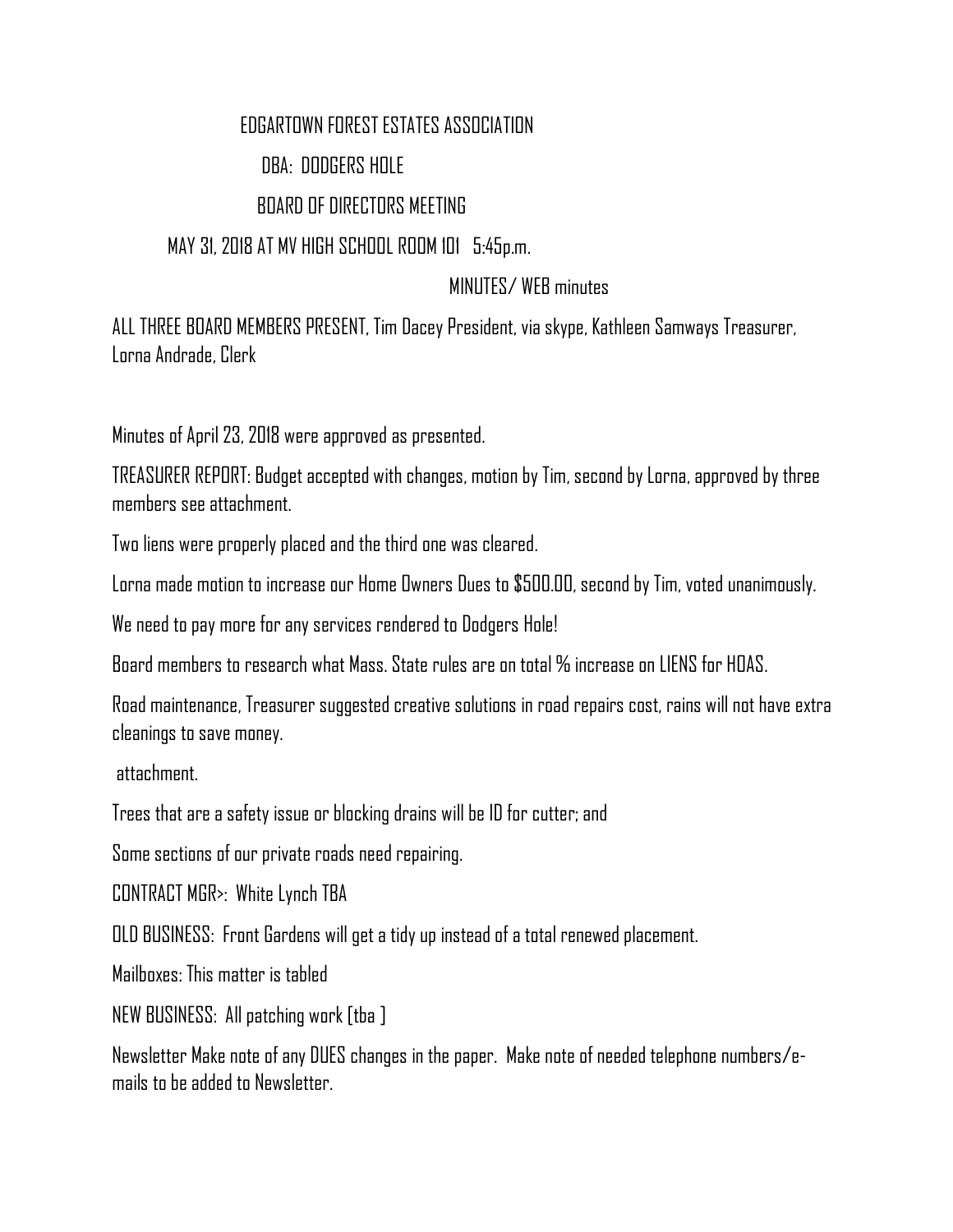Legal Fees: for Attorney conversation on ROAD ASSOCIATON, DBA, EFEA [start up at Annual Meeting ROAD Task force group].

Children's Play sign needed for Mockingbird drive where the school bus turns in the road.

2018-19 Budget approved

SPEED BUMPS need to be painted with special asphalt type paint needed.

Board Member suggest in the future; Portable type speed bumps.

We Need to by color coding un-buildable lots.

We need to check with Ira, Business manager, if we have Insurance to cover School Bus entering and turning around on Mockingbird.

Sheriff Meadows Conservation LANDS, needs a letter of understanding with removal of large pine trees down on abutters property; they may access from Edgartown road and walking around the Pond edge.

We need to renew contract for room meetings at the MV High school with Building and Grounds Director Mike Taus, The Cost \$100.00 for the yr.

Adjourn at 7:00p.m.

Respectfully Submitted,

Lorna Andrade, Clerk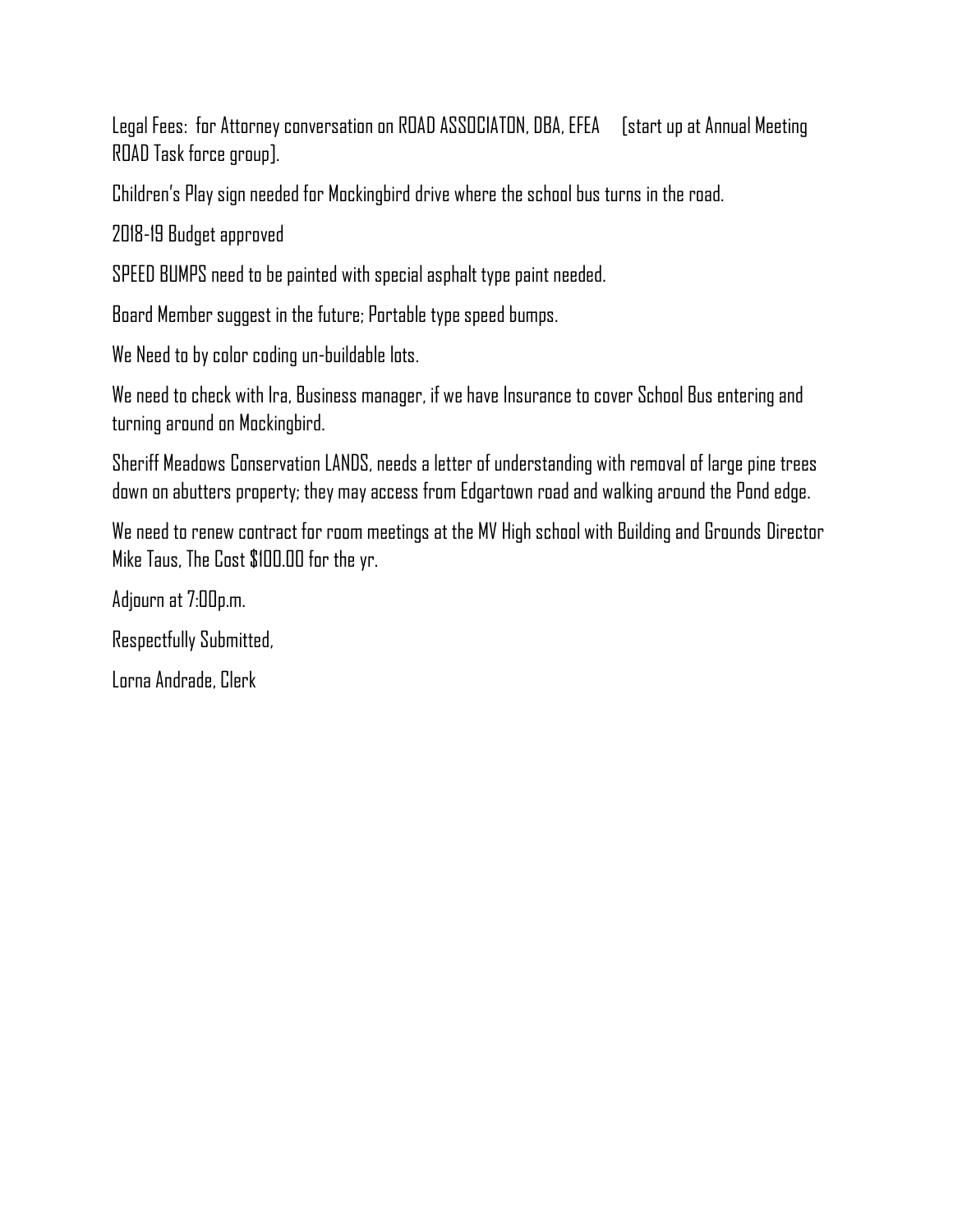Addendum to EFEA BOD Minutes, May 31, 2018

Treasurer Report: 

- 1. One house sale/closing is pending with a large settlement due the Association at closing
- 2. Two new liens were placed for non-payment of dues
	- a. Discussion ensued about limits on ability of the Association to increase the cost to members for non-payment of dues.
	- b. Discussion about a policy to require a cashier's check for late dues payment.
	- c. Board will explore both in this next dues cycle.

Contract Manager Report:

- 1. Annual 'road repair and pothole fix' ride-around with White-Lynch completed. Proposal of \$20K received. The Board agrees that recommended work should be completed. Voted unanimously to have the Treasurer approve/accept the proposal and arrange the work to be done.
- 2. Foggy Bottom has been contacted to put additional work into clearing out around drains. Board requested Contract Manager to have speed bumps outlined in white as a slow-down reminder.
- 3. Fullin annual sweeping to remove sand from winter snow/ice management and to prep for road repairs has been completed
- 4. Met with and discussed garden maintenance with interested company but proposal has not been received. At this time any work be limited to concerns of visibility of the bike path and main road
- 5. Mailboxes tabled

New Business:

- 1. Patching proposal (See Contract Manager Report)
- 2. Newsletter has been drafted to reflect updates, budget breakdown in major categories. Request phone numbers and emails of property owners. Sometimes need to contact people and the incomplete info the Association has is mostly very dated.
- 3. Will look to previous Board and documentation for history of unbuildable lots for which the Association is responsible for upkeep.
- 4. Discussion about the business model of the Association. Need to explore other homeowner/road association models for reference.
- 5. 2018-2019 Budget: was extensively researched, options investigated where costs are not fixed
	- a. 2018-2019 budget of \$82,770 was proposed with revisions from last meeting, based on new (higher cost) information from road repair company and as well as recent history of snow/maintenance costs. To control costs, the board will:
		- i. omit additional drain cleaning in newsletter encourage homeowners to leave drainage areas clear, install aprons
		- ii. increase regular leaf/debris clearance *around* drains (to reduce drainage problems at no additional cost)